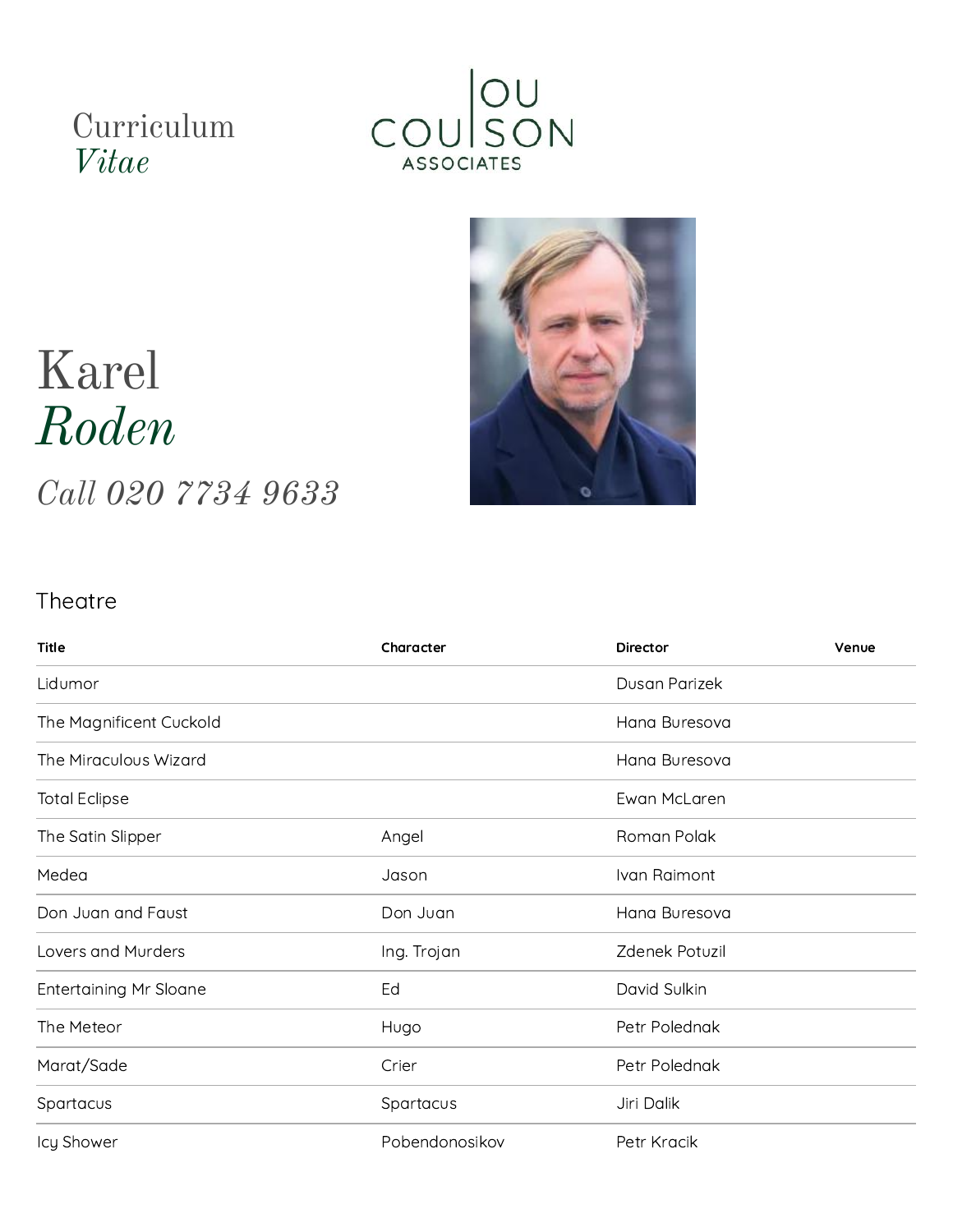Film

| <b>Title</b>                                  | Role                           | <b>Director</b>                   | <b>Production Company</b>    |
|-----------------------------------------------|--------------------------------|-----------------------------------|------------------------------|
| Vanocni Pribeh                                |                                | Irena Pavlásková                  | <b>Europeana Production</b>  |
| Vecírek                                       | Richard                        | Michal Suchánek                   |                              |
| Indián                                        | Ondrej Jonás                   | Vladimír Krisko and Tomás Svoboda | <b>Backgroundfilm Prague</b> |
| The Way of the Wind                           | Mamon                          | <b>Terrence Malick</b>            | Bablesberg Film              |
| Medieval                                      | Wenceslas IV                   | Petr Jaki                         | Genesy                       |
| The Racer                                     | Viking                         | Kieron J. Walsh                   | <b>Blinder Films</b>         |
| Krizacek                                      | Father                         | Vaclav Kadrnka                    | Artileria/Sirius Films       |
| Masaryk                                       | Jan Masaryk                    | Julius Sevcik                     | In Film Praha                |
| We Are Never Alone                            |                                | Petr Václav                       | Mimesis Film                 |
| Family Film                                   | Igor                           | Olmo Omerzu                       | Endorfilm/42film             |
| Angel                                         | Stevens                        | Ray Burdis                        | Carnaby International        |
| Sword of Vengeance                            | Durant                         | Jim Weedon                        | Vertigo Films                |
| Fotograf                                      | Jan Saudek                     | Irena Pavlásková                  | Ceská Televize               |
| Krásno                                        | Kos                            | Ondrej Sokol                      | Ceská Televize               |
| Still Waters                                  | Stevens                        | Ray Burdis                        | Carnaby International        |
| Frankenstein's Army                           | Servant/Viktor                 | <b>Ruchard Raaphorst</b>          | Dark Sky Films               |
| Signál                                        | Pilka                          | Tomás Rehorek                     |                              |
| Four Suns                                     | Karel                          | Bohdan Sláma                      | Pallas Film                  |
| Alois Nebel                                   | Nemý                           | Thomás Lunák                      | Negativ                      |
| The Magical Duvet                             | <b>Tatínek</b>                 | F.A Brabec                        | <b>ACE Post</b>              |
| The Butcher of Prague                         | Frantisek Síma                 | Petr Nikolaev                     | Ceská Televize               |
| A Lonely Place to Die                         | Darko                          | Julian Gilbey                     | Carnaby International        |
| Cat Run                                       | Carver                         | John Stockwell                    | Lleju Productions            |
| Habermann                                     | Karel Brezina                  | Juraj Herz                        | Art Oko Film                 |
| The Eye                                       | Vincent                        | Milos Kohout                      | Alef Film & Media Group      |
| Orphan                                        | Dr. Varava                     | Jaume Collet-Serra                | Dark Castle Entertainment    |
| Holy Money                                    | Slender Man                    | Maxime Alexandre                  | <b>Daidalow Pictures</b>     |
| Jménem krále                                  | Oldrich z Chlumu Petr Nikolaev |                                   | Three Brothers Productions   |
| The Heir Apparent: Largo Winch Mikhail Korsky |                                | Jérôme Salle                      | Music Box Films              |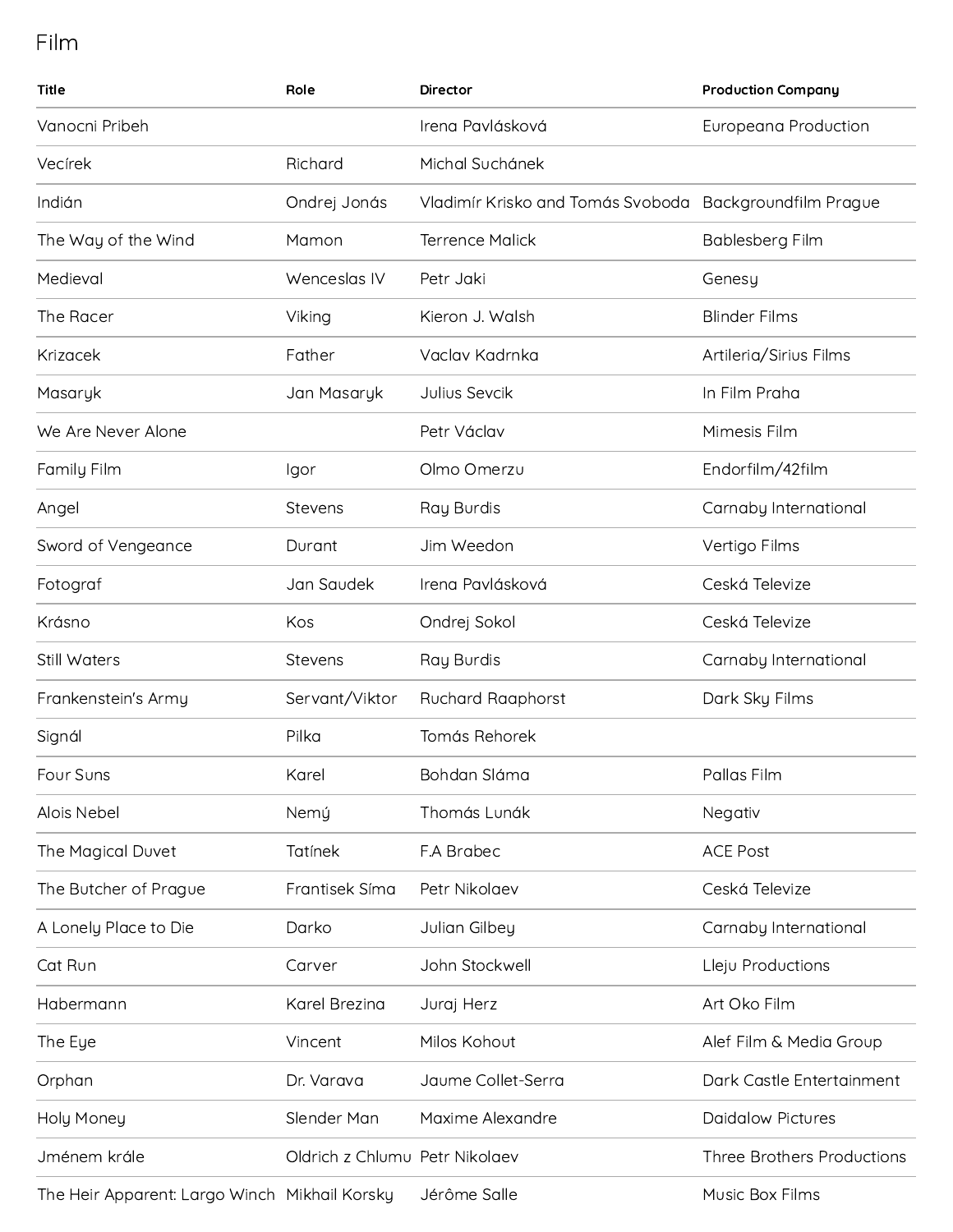| RocknRolla                   | Uri Omovich                 | Guy Ritchie             | Dark Castle Entertainment |
|------------------------------|-----------------------------|-------------------------|---------------------------|
| Bathory: Countess of Blood   | Thurzo                      | Juraj Jakubisko         | Jakubisko Films           |
| Bestiár                      | Alex                        | Irena Pavlásková        | Starlite Entertainment    |
| Mr Bean's Hoilday            | Emil                        | Steve Bendelack         | Working Title             |
| The Abandoned                | Nicolai                     | Nacho Cerdà             | Castelao Films            |
| Summer Love                  | The Stranger                | Piotr Uklanski          | Polski Western            |
| The Last Drop                | Sgt. Hans Beck              | Colin Teague            | Carnaby International     |
| Running Scared               | Anzor Yugorsky              | Wayne Kramer            | New Line Cinema           |
| Shut Up and Shoot Me         | Pavel Zeman                 | Steen Agro              | Storitel                  |
| Dead Fish                    | Dragan                      | Charley Stadler         | Orange Pictures           |
| Vaterland: A Hunting Logbook | Richard Czadsky David Jarab |                         | Atelier's Zlin            |
| The Bourne Supermacy         | Gretkov                     | Paul Greengrass         | <b>Universal Pictures</b> |
| Hellboy                      | Grigori Rasputin            | Guillermo Del Toro      | <b>Revolution Studios</b> |
| Rex-patriates                |                             | Nancy Bishop            |                           |
| <b>Bulletproof Monk</b>      | Strucker                    | Paul Hunter             | Metro-Goldwyn-Mayer       |
| <b>Blade II</b>              | Kounen                      | Guillermo Del Toro      | New Line Cinema           |
| Parallel Worlds              | Krystof                     | Petr Václav             |                           |
| 15 Minutes                   | Emil Slovak                 | John Herzfeld           | New Line Cinema           |
| <b>Victims and Murders</b>   | Miroslav                    | Andrea Sedlácková       | Artcam International      |
| The Melancholic Chicken      | Father                      | Jaroslav Brabec         |                           |
| Double Role                  | Surgeon                     | Jaromil Jires           |                           |
| Bouquet of Flowers           |                             | <b>Frantisek Brabec</b> | Ceská Televize            |
| Prague Through Your Eyes     |                             | Michaela Pavlatova      |                           |
| Trap, Trap Little Trap       |                             | Vera Chytilova          |                           |
| The Gold Bird                |                             | Valclav Vorlicek        |                           |
| Eline kleines Jazzmusik      | Bronzoryp                   | Zuzana Zemanova         | Ceská Televize            |
| King UBU                     |                             | <b>Frantisek Brabec</b> |                           |
| The Sandcastle               | Stranger                    | Zuzana Zemanova         | Ceská Televize            |
| The Canary Connection        | Don Giovanni                | Ivo Trajkov             |                           |
| Don Gio                      | Don Gio                     | Simon & Michal Caban    | Ceská Televize            |
| Corpus delicti               | Jaromír                     | Irena Pavlásková        |                           |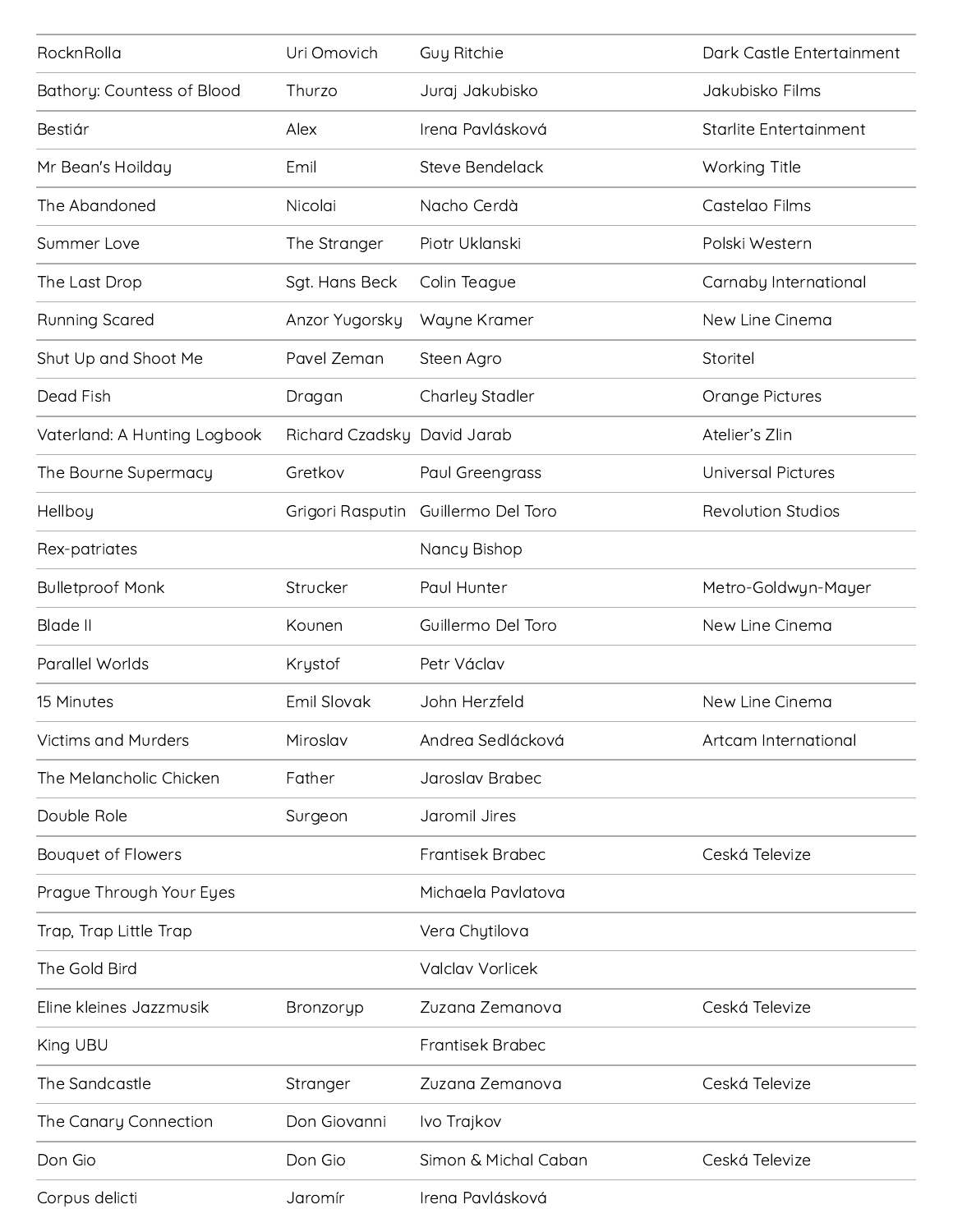| Time of Servants | Lead role. | Irena Pavlásková | Filmové Studio Barrandov |
|------------------|------------|------------------|--------------------------|
| Maseba           | Lead Role- | Milos Zabransky  |                          |

## Television

| Title                                       | Role                           | <b>Director</b>              | <b>Production Company</b>          |
|---------------------------------------------|--------------------------------|------------------------------|------------------------------------|
| The Pleasure Principle                      | <b>Viktor Seifert</b>          | Various                      | Apple Film Productions             |
| Terapie                                     | Marek Posta                    | Various                      | HBO Czech republic                 |
| McMafia                                     | <b>Karel Benes</b>             | Various                      | <b>BBC</b>                         |
| Murder in Polná                             | Profesor T. G. Masaryk Various |                              | Ceská Televize                     |
| Vinari                                      | Petr Krizan                    | Various                      |                                    |
| <b>Crossing Lines</b>                       | Lev Marianski                  | Xavier Gens / Andy<br>Wilson | <b>Tandem Communications</b>       |
| The Wrong Mans                              | Marat                          | Jim Field Smith              | <b>BBC</b>                         |
| Missing                                     | Azimoff                        | Various                      | <b>Upcountry Productions</b>       |
| The Philanthropist                          | Bayonne /<br>Krivosheenko      | Duane Clark                  | Carnival Film & Television         |
| A Christmas Tale (TV Movie)                 | Karel                          | Monika Elsíková              | Ceská Televize                     |
| Krásný cas (TV Movie)                       | Jáchym                         | Andrea Sedlácková            | Ceská Televize                     |
| Spooks                                      | Miroslav Gradic                | <b>Bharat Nalluri</b>        | Kudos Film and Television          |
| Verní abonenti (TV Movie)                   | Richard                        | Krystof Hanzlík              |                                    |
| Cerní andelé                                |                                | Lucie Belohradská            |                                    |
| The Scarlet Pimpernel                       | Figaro                         | <b>Edward Bennett</b>        | <b>A&amp;E Television Networks</b> |
| Pirates: Blood Brothers                     | Manomorta                      | Various                      | France 2 (FR2)                     |
| Spravedlivý Bohumil (TV Movie)              | Král                           | Zuzana Hojdová-<br>Zemanová  | Ceská Televize                     |
| O sirotkovi z Radhoste (TV Movie)           | Cernoknezník                   | Ludvík Ráza                  | Ceská Televize                     |
| Alisea and the Dream Prince (TV<br>Movie)   | The Lieutenant                 | Lamberto Bava                | ANFRI S.r.l.                       |
| The Dragon Ring (TV Movie)                  | Prince Lisandro                | Lamberto Bava                | ANFRI S.r.l.                       |
| The Cave of the Golden Rose 2 (TV<br>Movie) | Goldeye                        | Lamberto Bava                | MiroFilm                           |
| Le flic de Moscou                           |                                | Stéphane Kurc                | <b>Beta Taurus</b>                 |
| Ohnivé zeny mezi námi (TV Movie)            | Janek                          | Zdenek Podskalský            | Ceskoslovenská Televize            |